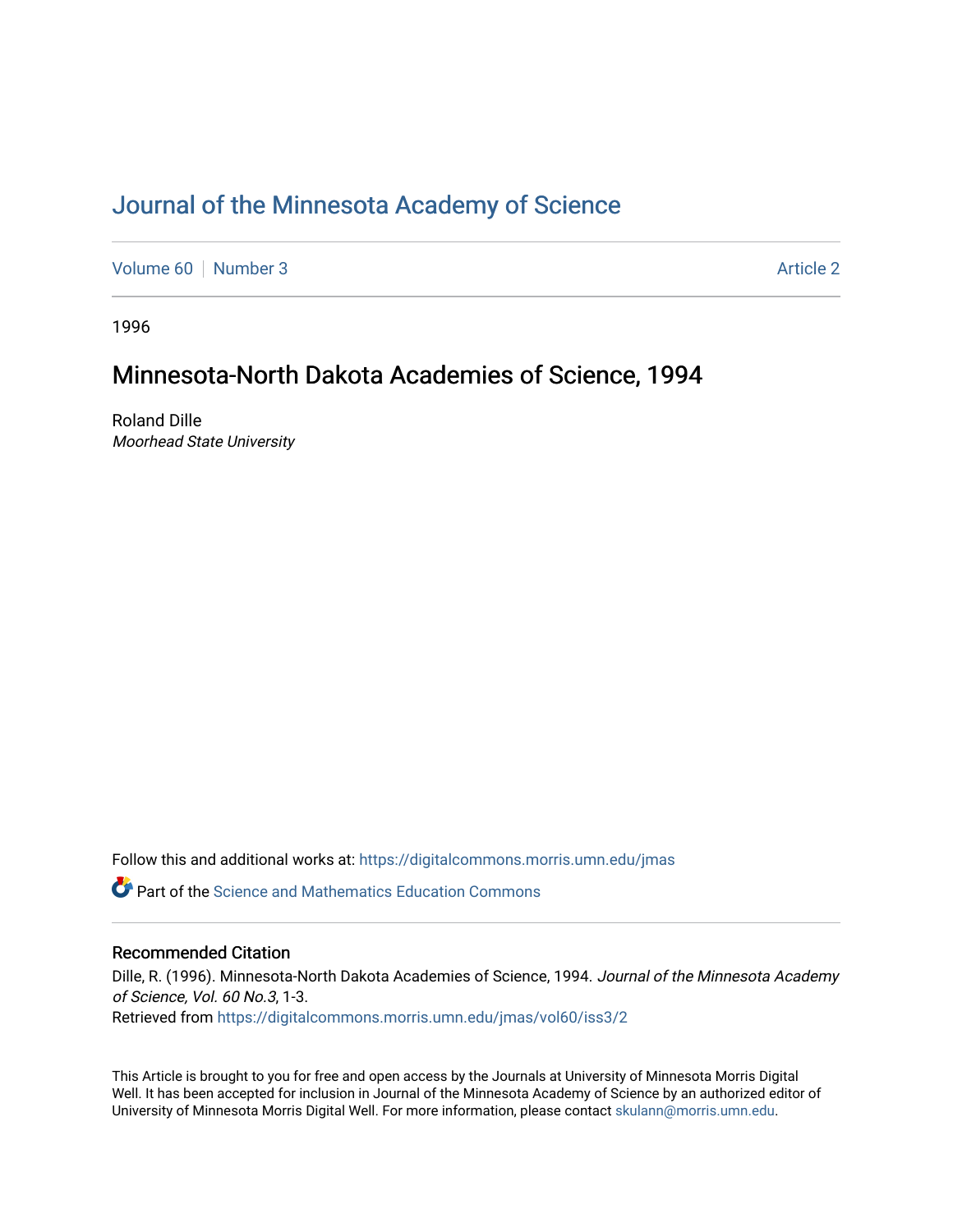# MINNESOTA-NORTH DAKOTA ACADEMIES OF SCIENCE, 1994<sup>+</sup>

### ROLAND DILLE, PAST PRESIDENT, MOORHEAD STATE UNIVERSITY

A colleague, hearing Dean Judy Strong ask me if I was ready to speak on the future of education, said, "We had five speeches on that subject during winter quarter. Is there anything left to say"? Which is another way of asking, "Was there anything to say in the first place?"

A speaker who allows himself to be saddled with this topic must either pretend to be a prophet or claim the wisdom to prescribe the future.

I have a more modest goal than either of those. I want to suggest some fears I have for the future and to admit to some hopes.

I will begin, as I so often do as I get older, by a look into the past.

C. P. Snow, Sir Charles Snow, was born into a poor English family. With an early understanding of his abilities, he decided that his best chance of moving ahead in life would be as a scientist. He was only partly right about that. He became a physicist and then, in the 1930's, a particularly exciting time for physics, he began to take on the responsibilities of administration, explaining the needs and possibilities that would secure government funds, organizing research projects, dealing with temperamental scientists. It was a period of great discoveries and of an almost immediate transfer of the fruits of basic research into practical applications, a partnership that became more and more important as England moved towards war and then into the war. Snow played an important role in mobilizing scientists for the war effort.

But there was another C. P. Snow, and with the end of World War II he became a highly successful novelist, while still retaining his government positions.

He was to write a series of novels, eleven in all, about the academic life, a series with the over-all title, Strangers and Brothers. Critics have withheld from his novels their highest praise, but I must tell you that I have read his novels with great pleasure, the kind of pleasure that in a serious reader must include a sense of an increasing understanding of human nature and moral complexity.

He moved easily among scientists, on the one hand, and among artists, writer, scholars and critics on the other.

It was that duality in experience and outlook that led him, in 1958, to write a long essay entitled "The Two Cultures and the Scientific Revolution."

"The Two Cultures" begins with a statement of the lack of communication between scientists and literary men, of their "mutual incomprehension". Literary people are certain that scientists are uninterested in the traditional values that are the province of literature, that few scientists have even read a play of Shakespeare. This Snow agrees is true. But, he says, to ask a writer to explain or even recognize the Second Law of Thermodynamics is to be responded to with hostility, although the Second Law has for the scientist the kind of centrality that Shakespeare has in literature.

But this balance of blame soon fades. It turns out that not only is the ignorance of the literary person more reprehensible than the ignorance of the scientist, in the scientific culture lies hope and in the literary culture lies despair.

Because, Snow says, the future is "in the bones" of the scientist. That is, the great problems of the world  $-$  hunger, pain, war, poverty  $-$  can only be solved by scientists, who bring to such problems not only minds that can provide solutions, but the scientists' buoyant faith that things can get done. Because, says Snow, the scientists of the West and the scientists of the Soviet all belong to the scientific culture, they can talk and it is to them that we must trust for the solution of what was, in 1951, the great danger, the confrontation of America and Russia. Writers and artists, on the other hand, deny the future.

The traditional culture, intent on individual tragedy, has little concern for the terrors of the human condition, is, indeed, dedicated to keeping things as they are. "It is," he says, "the traditional culture ... which manages the western world". This is a very strange statement. It was a poet who said that "poets are the unacknowledged legislators of the world"; a radical poet, Shelley, who believed that the world was mostly bad and that the poet, with no real powers, could nevertheless touch the minds of his readers with the truths of the human heart, to the end that some, at least, would struggle for a more humane world. In reading Snow on "The Two Cultures" I am reminded of the story of the old Quaker and his mean cow.

I have no wish to re-open a quarrel dead now for almost forty years, but there are ideas and suggestions in the essay of Snow and in the responses of his adversaries that are worth thinking about as we look to the future.

Among other things, Snow is calling for a greater emphasis on science in the education of the young. The traditional education of the young in England,

t Address given by Dr. Dille at the Annual Minnesota Academy of Science banquet on April 27, 1994 held at Moorhead State University, Moorhead, MN.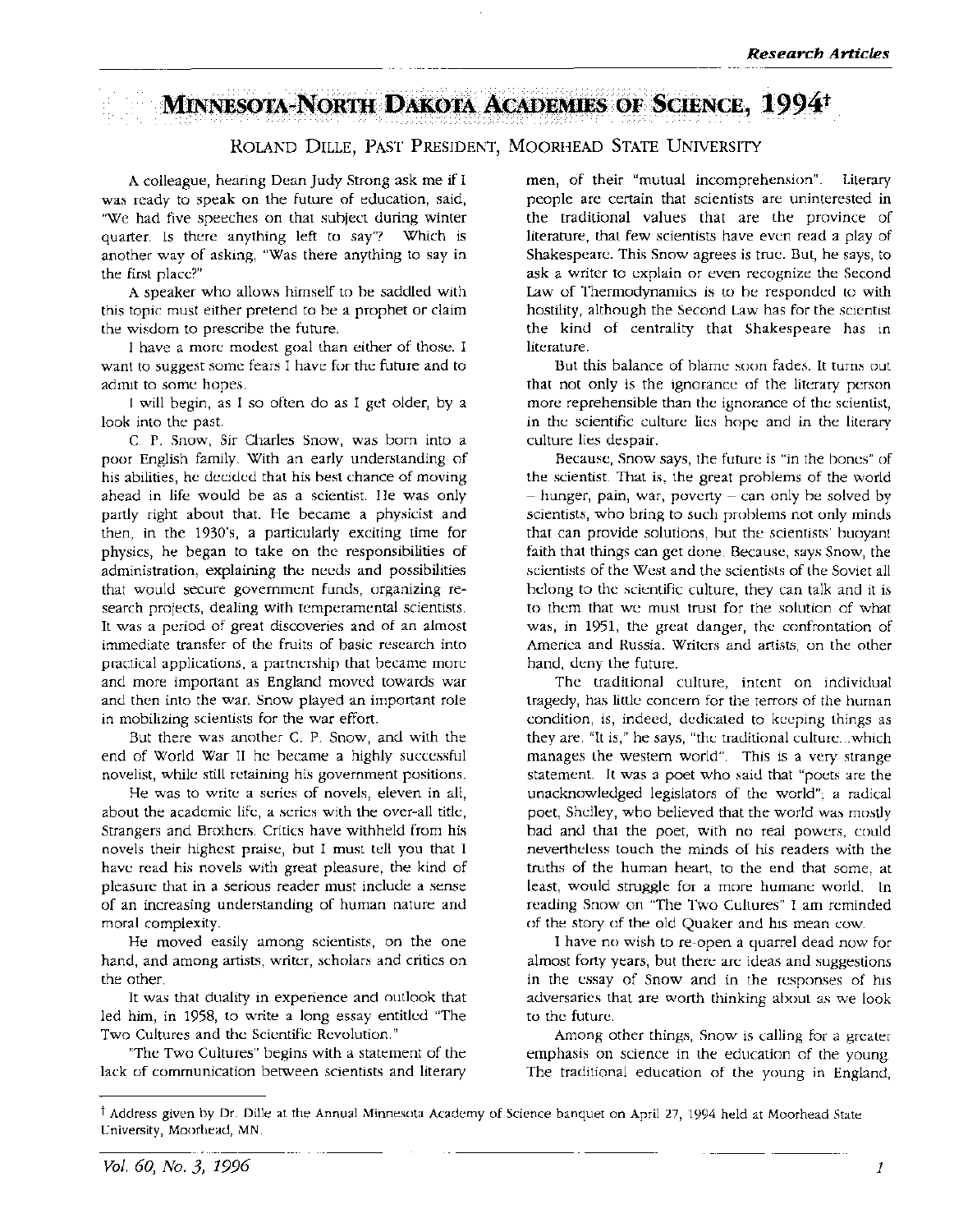with its emphasis on the humanities, can be seen as the education of the aristocracies, that is, of the powerful; perhaps, as Snow says, those who manage the western world.

As we look into the future, we need to ask who it is who really manages the world. It is, I am certain, neither the scientific nor the traditional culture.

It is, if we need to give it a name, the mean culture, not much touched by the deepest faiths of Oxford, Cambridge, or Moorhead State University.

It is formed by movies, television, appetite, consumerism.

A shallow skepticism, a distrust of discipline, intellectual laziness, greed, and simple ignorance.

Struggling against those forces are the values of the family, the loosening tenets of religion, the occasional honest and brave politician, the expectation of community, the tradition of democracy, the selflessness of love.

And not always losing the struggle when one considers how much common decency one discovers in students, colleagues, neighbors, and in the kindness of strangers.

And then there is education, which must include the learning of both teachers and students.

What of Snow's description of the scientific culture do we want to find a place for in the education of the future?

First, if Snow is wrong, as I think he is, that scientists are more deeply concerned than others in making the world better, he is surely right in saying that scientists, with their long history of discovery, believe that something can be done. Let us pass over what seems to me to be a confusion in Snow's mind between pure science and technology, or other applied science, a confusion perhaps natural in a man who had given so much of himself to mobilizing science for military victory. The obvious example of scientific concern with the real world is in the ecology movement, the efforts to save the environment from the largely man-made forces that threaten to destroy it. We would expect the education of the future to continue what has become a kind of crusade to make ordinary citizens aware of dangers and committed to establishing actions and patterns of behavior that will avert such dangers.

Which bring us to the second aspect of Snow's scientific culture, a faith in reason. It is reason, and perhaps, especially scientific reason, with its gathering of data and its testing of hypothesis that will be the chief weapon in the struggle to save the environment.

More than that, scientific inquiry, the processes of proof, will need to be applied to all sorts of problems, some of which we are not even now aware of, so that we must demand of science education that it develop in its students the habit of scientific rationality, so that a hundred kinds of nonsense, inattention, and folly will cease to capture the minds of those unable to think.

And, third, we must expect from science education what Snow only hints at, the arousal of curiosity and deep satisfactions of knowing. This will sound to some like science for the sake of science, learning for the sake of learning, and that is good enough for me, for I believe that not knowing and not wanting to know betray the human potential. That part of the universe and that part of human nature that science can describe and explain needs to be known, needs to furnish minds otherwise lost to ignorance. And here it is worth recognizing that that first aspect of Snow's scientific culture, that aspect that I illustrated with ecological studies, can become the enemy of the rest. For if we limit science education to, or distort it by overemphasis on, a single practical problem, learning only what we must know to meet that problem, both the habit of reason, however, particularly needs, and general understanding will suffer. If immediate horrors demand that the scientist become an evangelist, the scientist is not either only or primarily an evangelist, but a man or woman of knowledge.

Do we end, then, by saying that education in the future will be pretty much all right, thanks to science?

Hardly. And here let me say that C. P. Snow is deeply and dangerously wrong in what he says about the culture of the arts and humanities

The education of the future cannot be shaped by the misunderstandings of Snow.

I have lived longer in the world, I suppose, than any of you. The world that I have seen, since I have been old enough to know what was going on, saw the Depression of the 1930's, the rise of Hitler, the Second World War, the Holocaust, Hiroshima, the enslavement of eastern Europe, China's cultural revolution, Viet Nam, Yugoslavia.

In the triumph of evil, science has ever been its handmaiden.

But that is not really my point. For I must go on and say that every triumph of evil has called to its assistance values widely accepted, values corrupt and horrible, but values nevertheless.

But the revulsion that evil brings about, the struggles to end evils, these come from values as well.

Let me come to this very week (April, 1994). In my long life I have never been moved, my heart has never been stirred, my hope for the triumph of humanity has not been excited by anything as forcibly as the election in South Africa.

A Black man, older than I am, votes, tears streaming down his face.

Both the vote and the tears speak to the values of the human heart, to truths of the spirit, to • the persistence of the imagination. And this is the realm of the humanities.